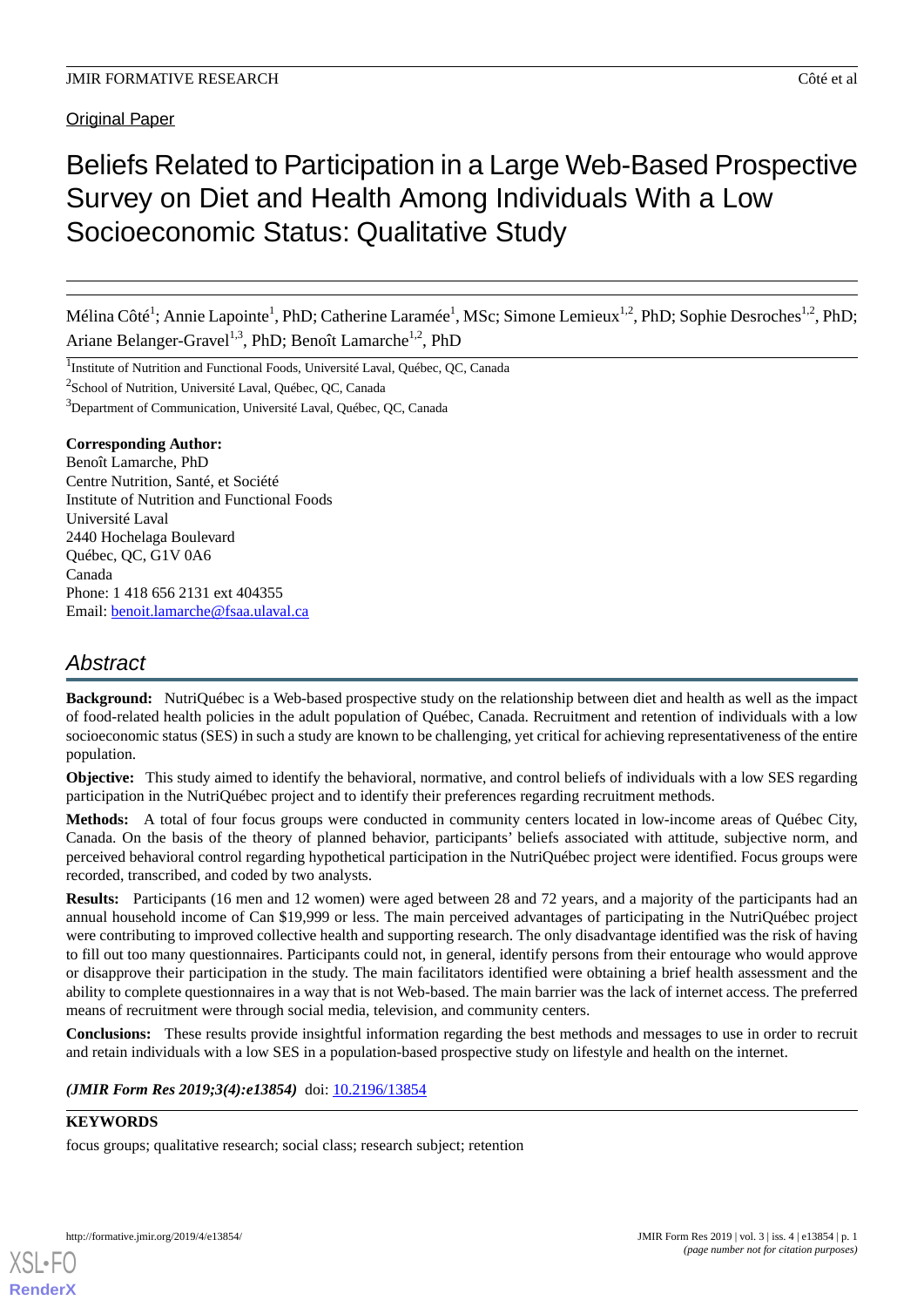# *Introduction*

#### **Background**

Evaluating and monitoring lifestyle habits, including dietary habits, at the population level is imperative in implementing impactful policies, regulations, and educational programs to improve public health. This requires collection of data from population-based samples that are as representative of the general population as possible. Vulnerable populations, including individuals with a low socioeconomic status (SES), are at the greatest risk of developing chronic diseases as well as adopting poor lifestyle habits such as inadequate dietary habits, sedentary lifestyles, smoking, and alcoholism [\[1](#page-7-0)-[3](#page-7-1)]. Such populations are generally underrepresented in health studies [[2](#page-7-2)[,4](#page-7-3)]. Therefore, identifying beliefs such as facilitators and barriers among low SES populations is essential for increasing their participation in health studies and, hence, increasing the generalizability of results from population-based research.

Recruiting individuals with a low SES may represent an even greater challenge in Web-based studies, even if access to the internet and the use of social media have broadened significantly over the recent years [[5\]](#page-7-4). This is of significance because the use of Web-based surveys has become an attractive way of conducting large prospective epidemiological studies at lower costs [[6,](#page-7-5)[7](#page-7-6)]. Perceived barriers to participation among hard-to-reach populations have been reported, including

<span id="page-1-0"></span>

transportation and time constraints [[8](#page-7-7)[-10](#page-7-8)], economic constraints [[9\]](#page-7-9), fear of exploitation, and lack of knowledge [[9](#page-7-9)[-11](#page-7-10)]. Yet, the perceived barriers reported in these studies were not documented in the context of a Web-based prospective study and were not conducted according to a validated theoretical framework.

#### **Theoretical Framework**

According to the theory of planned behavior ([Figure 1\)](#page-1-0) [[12\]](#page-7-11), adoption of a given behavior is determined by one's intention (or motivation) to perform the behavior. In turn, intention is determined by the attitude toward this behavior; the subjective norm related to this behavior; and perceived behavioral control (PBC), which reflects how one perceives oneself as being capable of performing the behavior. Each of these primary constructs are determined by one's beliefs. Attitude reflects behavioral beliefs, which are the perceived advantages and disadvantages of performing the behavior. Subjective norms reflect normative beliefs, which are the perceived social pressures of performing or not performing the behavior. PBC reflects control beliefs, which are the perceived facilitators and barriers to one's ability to perform the behavior. Developing knowledge on beliefs underlying attitudes, subjective norms, and PBC among individuals with a low SES regarding a specific behavior, in this case, the intention to participate in the Web-based NutriQuébec project, will contribute to a better understanding of factors related to the intention to perform the behavior in this population.



# **NutriQuébec Project**

The NutriQuébec project is a Web-based prospective study aimed at documenting the impact of nutrition-related public health policies and action plans on the diet of the Québec adult population in Canada. More broadly, the NutriQuébec project aims to examine the associations between diet and health outcomes. To this effect, male and female adults (aged  $\geq 18$ ) years) are invited to complete a series of yearly core questionnaires through the Web, assessing dietary habits, physical activity, other lifestyle habits, sociodemographic characteristics, and general health. Time required to complete all questionnaires on a yearly basis is approximately 2 hours (unpublished data). Participants may be invited to complete

[XSL](http://www.w3.org/Style/XSL)•FO **[RenderX](http://www.renderx.com/)**

additional questionnaires on other nutrition-related issues between each yearly core measurements. A brief personalized assessment of dietary habits is returned yearly to each participant as a token of appreciation for their involvement.

To the best of our knowledge, perceptions regarding participation in a Web-based prospective study on nutrition and health have not yet been documented. Thus, the aim of this study was to identify the salient beliefs of individuals with a low SES toward the participation in a prospective Web-based study by using the theory of planned behavior as a framework [[12\]](#page-7-11). We also wanted to identify the methods that were more likely to be successful to recruit and retain individuals with a low SES in such a Web-based study.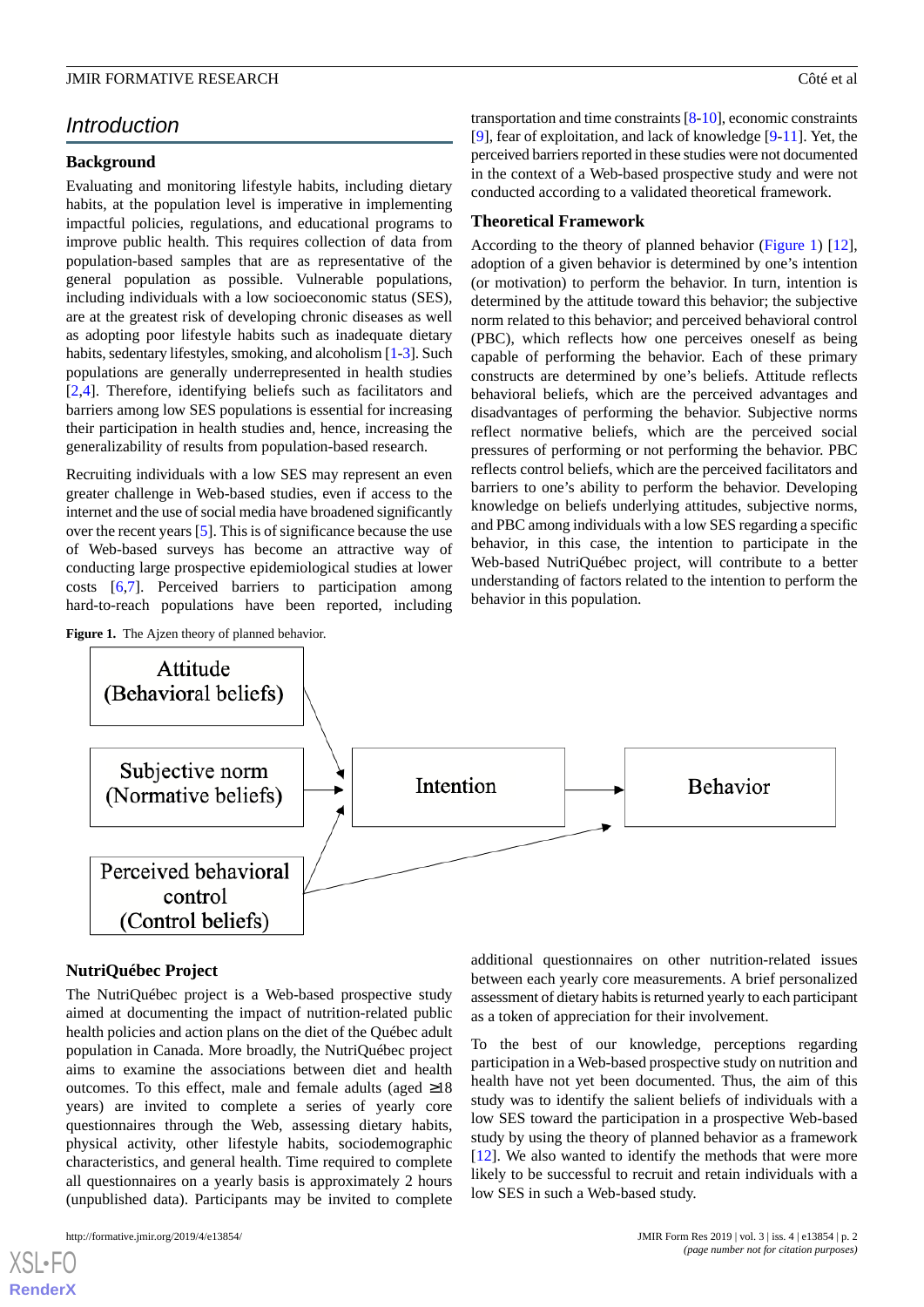# *Methods*

### **Participants and Recruitment**

This study used a qualitative approach with focus groups and the theory of planned behavior framework to achieve its objectives. The research team recruited participants through personal contact by going to nonprofit organizations (food banks and community organizations) known to serve populations living in sectors of Québec City (Canada) with a low SES. These sectors are known to have a high rate of unemployment and low level of education. We included adults who were (1) living in a low-income sector, (2) living in the Québec City metropolitan area, and (3) able to speak French. Men and women were invited to participate in a 2-hour focus group to gather opinions about the NutriQuébec project. To accommodate participants, the focus groups were conducted in the community centers visited by the participants. Inclusion criteria were validated on site, and participants were given a date for when the focus group would occur. Participants were called back the day before the focus group to confirm their presence. Participants who completed the focus group received a Can \$50 honorarium redeemed in cash and were reimbursed for transportation costs. This study was approved by the Ethics Committee of Laval University (2018-042 A-1/18-05-2018).

### **Data Collection**

Focus groups were preferred over individual interviews or surveys because they encourage participants to interact with each other, leading to a wider range of salient beliefs, particularly among populations with a low SES who, in general, have lower education levels and lower literacy compared to the rest of the population. A total of four focus groups of six to eight participants each were conducted in three preselected community centers between May 29 and June 12, 2018. Focus groups were audiotaped and videotaped to facilitate verbatim transcription and to document nonverbal behavior when relevant. Before starting the focus group, all participants provided written and informed consent. The participants also completed a questionnaire inquiring about their sociodemographic situation as well as use of the internet. Only a brief description of the soon-to-be-implemented NutriQuébec project was provided to participants to limit biases toward views and perceptions on the potential benefits of participation. A moderator, an assistant moderator, and an observer sat at the table with the participants. The moderator conducted the discussion using a semistructured interview guide [\(Multimedia Appendix 1](#page-6-0)), which was developed based on the constructs of the theory of planned behavior [[12\]](#page-7-11). The interview questionnaire was used to identify the beliefs that determine the participants' attitudes (advantages and disadvantages), subjective norms (approval and disapproval of

significant others), and PBC (facilitators and barriers) related to a hypothetical participation in the NutriQuébec project. Participants were also questioned about their concerns regarding the security, use, and sharing of data as well as their preferences regarding recruitment methods. The moderator guide was pretested during the first focus group and needed no modification thereafter. Hence, the first focus group was included in the analysis. The moderator asked the questions in the same order for each of the focus groups to increase comparability of responses and encouraged all participants to express their opinions. The moderator also asked insightful questions and provided prompts when necessary to help move the discussion forward. Responses from the participants in the first focus groups were not used as prompts in subsequent focus groups. Once the participants left, the moderator, assistant moderator, and observer briefly met to comment on the focus group and modal beliefs.

# **Data Analysis**

The SAS software (SAS Institute, Cary, NC) was used for descriptive analyses. A deductive content analysis [[13\]](#page-7-12) of the focus groups was conducted. The verbatim transcriptions were used to code the quotes and categorize the beliefs expressed by the participants according to the constructs of the theory of planned behavior, namely, behavioral beliefs, normative beliefs, and control beliefs or according to their relevance to additional established themes, namely, security and sharing of data and preferred recruitment methods. If a belief was named by several participants in the same group, it was considered as a single belief. Moreover, two analysts (MC and AL) coded the verbatim transcript of each focus group independently using NVivo10 qualitative research software (QSR International Pty Ltd, Melbourne, Australia) before comparing and discussing the identified themes to reach consensus. A third person was available to consult in case of a disagreement. Data saturation, based on informational redundancy, was attained after the fourth focus group [[14\]](#page-7-13). Hence, no additional focus groups were planned.

# *Results*

# **Participants' Characteristics**

A total of 28 participants (16 men and 12 women) aged between 28 and 72 years participated in the study. The majority of participants had an annual household income of Can \$19,999 or less, reflecting a low SES. Moreover, three-quarters (21/27, 78%) of the participants had access to the internet at home or elsewhere within their community. Computer skills were self-rated as moderate (6/27, 22%), advanced (10/27, 37%), or expert (3/27, 11%; [Table 1](#page-3-0)).

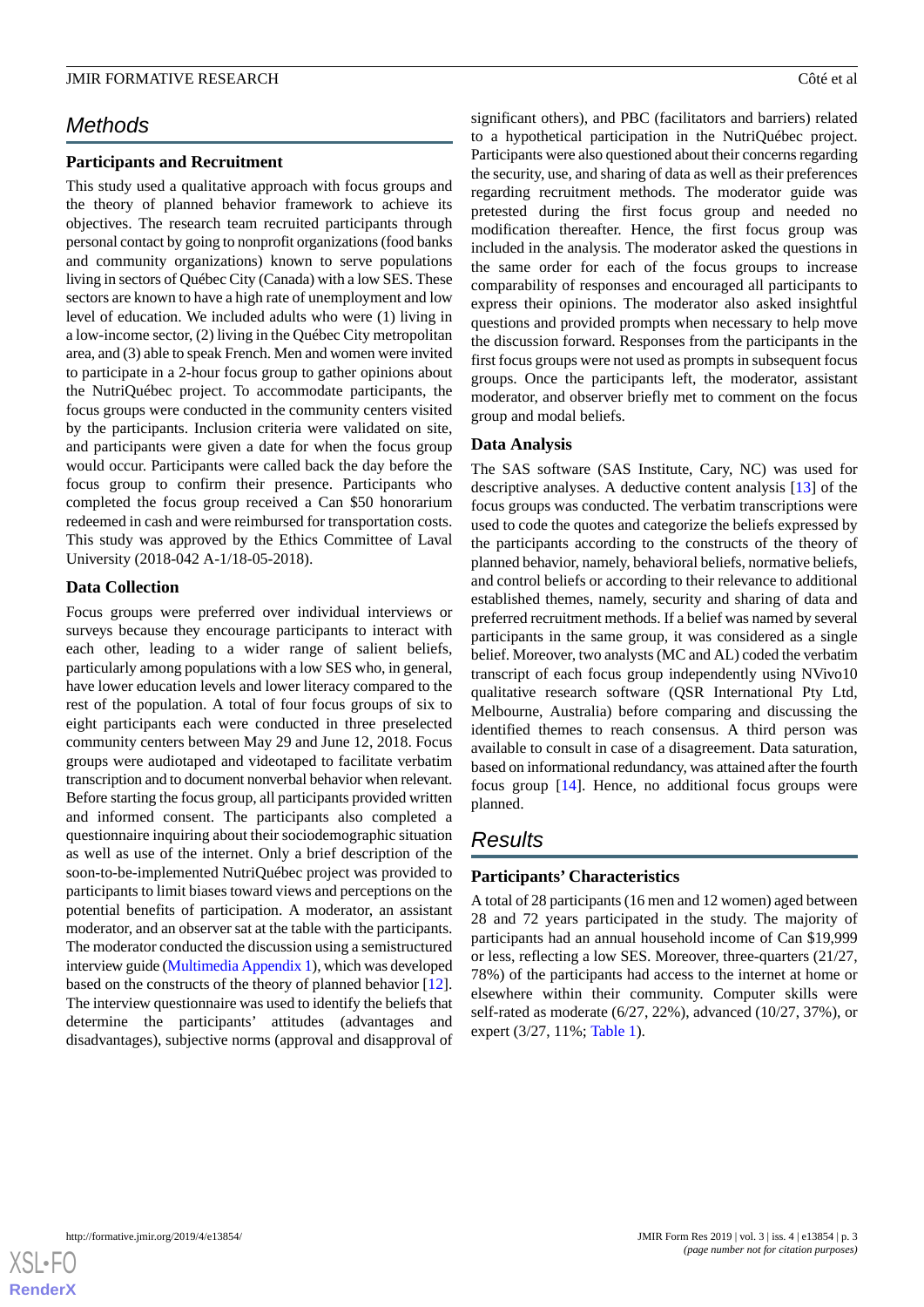#### **JMIR FORMATIVE RESEARCH CONSUMING A LOCAL CONSUMING A LOCAL CONSUMING CONSUMING A LOCAL CONSUMING CONSUMING CONSUMING A LOCAL CONSUMING CONSUMING A LOCAL CONSUMING CONSUMING A LOCAL CONSUMING CONSUMING A LOCAL CONSUMING A**

<span id="page-3-0"></span>Table 1. Sociodemographic characteristics of the participants from the four focus groups (N=28).

| Characteristics                        | Values  |
|----------------------------------------|---------|
| Age (years), mean (SD)                 | 50(12)  |
| Gender, n (%)                          |         |
| Male                                   | 16(57)  |
| Female                                 | 12(43)  |
| Education, n (%)                       |         |
| Primary school                         | 5(18)   |
| High school                            | 11 (39) |
| College                                | 8(29)   |
| University                             | 3(11)   |
| I prefer not to answer                 | 1(4)    |
| Household income (Can \$), n (%)       |         |
| 0-9999                                 | 13 (46) |
| 10,000-19,999                          | 11 (39) |
| 20,000-29,999                          | 3(11)   |
| I prefer not to answer                 | 1(4)    |
| Computer skills, n $\left(\%\right)^a$ |         |
| Not at all competent                   | 5(19)   |
| Hardly competent                       | 3(11)   |
| Moderately and rather competent        | 6(22)   |
| Very competent                         | 10(37)  |
| Expert                                 | 3(11)   |
| Employment situation, n (%)            |         |
| Full-time worker                       | 0(0)    |
| Part-time worker                       | 4(14)   |
| Unemployed                             | 6(21)   |
| Stay-at-home parent                    | 3(11)   |
| Retired                                | 7(25)   |
| Unable to work                         | 4(14)   |
| Other                                  | 3(11)   |
| I prefer not to answer                 | 1(4)    |
| Internet access, $n$ (%) <sup>a</sup>  |         |
| Yes                                    | 21 (78) |
| ${\rm No}$                             | 6(22)   |

 $a_{N=27}$ .

[XSL](http://www.w3.org/Style/XSL)•FO **[RenderX](http://www.renderx.com/)**

### **Results of the Analysis of the Focus Groups**

All reported beliefs are listed along with quotes to illustrate the key messages and beliefs. The quotes were originally in French and have been translated.

# *Behavioral Beliefs: Perceived Advantages and Disadvantages of Participating in the NutriQuébec Project*

Frequently cited advantages of participating in the NutriQuébec project pertained to supporting research, contributing to improving collective health, receiving a brief health assessment, and improving one's lifestyle habits: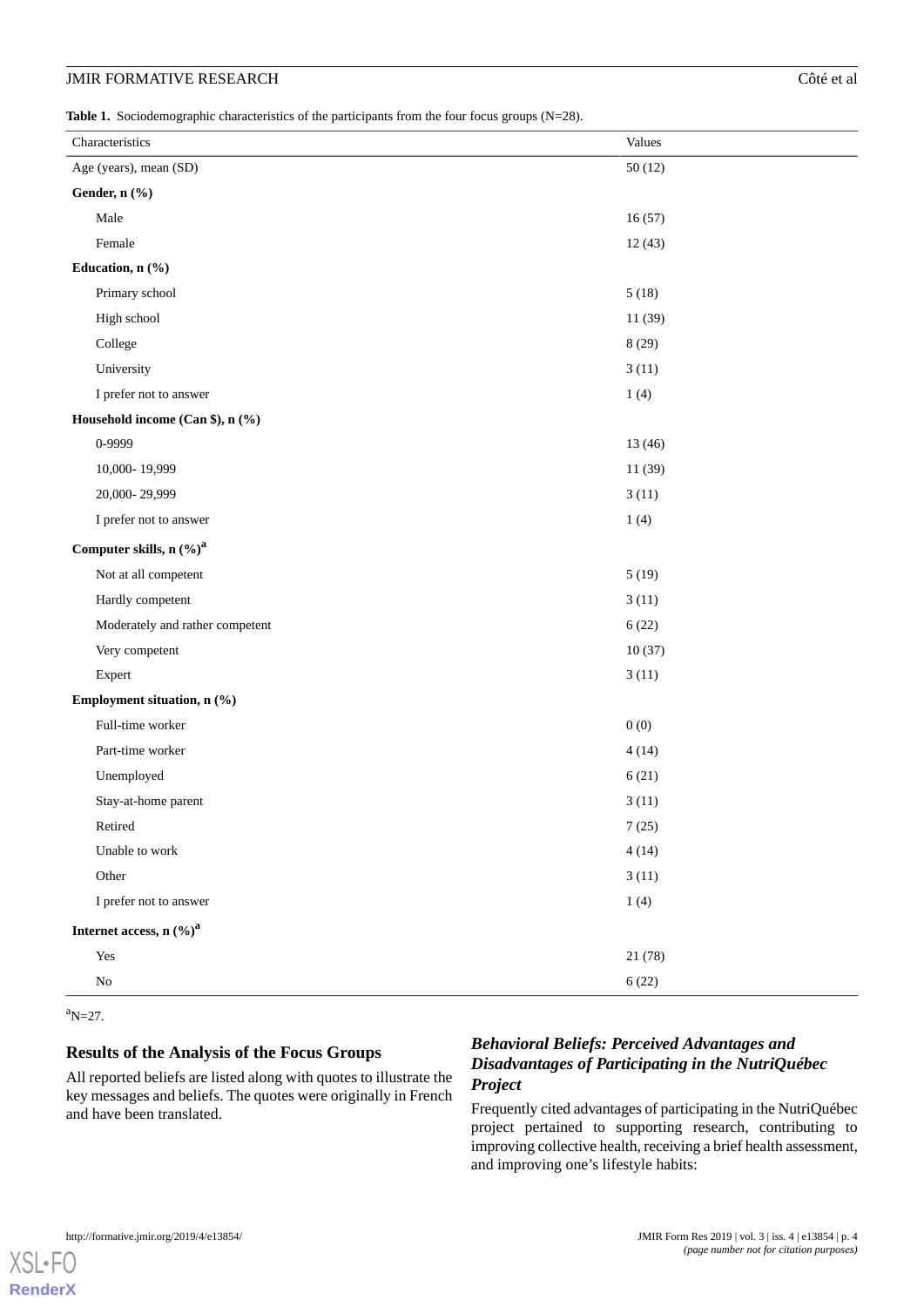*Improve living conditions of people also, not just ourselves. The population in general.* [Group 1, participant #3]

Other advantages that were mentioned include improving the family's lifestyle habits, making time for oneself, and acquiring and sharing knowledge.

No clear disadvantages of participating in the NutriQuébec project emerged in most focus groups. In fact, some participants indicated that although they could not identify personal advantages, they did not believe that participating in the project would do any harm or present any disadvantages. The only disadvantage discussed was the risk of having to fill out too many questionnaires.

# *Normative Beliefs: Approval and Disapproval of Significant Others Toward Participation in the NutriQuébec Project*

Children, family members, and friends were identified as individuals who would approve participants' involvement in the NutriQuébec project, and the spouse was identified as an individual who would disapprove. However, half of the focus groups did not identify any individuals who would approve or disapprove their participation in the project. In fact, participants mentioned that they were not influenced by their acquaintances and that their decision to participate in the project would only depend on themselves.

# *Control Beliefs: Facilitators and Barriers to Participating in the NutriQuébec Project*

The perceived facilitators were having the possibility to complete the questionnaires using alternative methods to internet and receiving a nonmonetary incentive. The alternative means to internet that were mentioned were having group sessions in predetermined places to complete questionnaires, having the possibility to complete paper questionnaires, receiving questionnaires by regular mail, and filling out questionnaires over the phone. The nonmonetary incentives included a point system, gift cards, a random drawing or contest, and a brief health assessment. Furthermore, participants also acknowledged that they would take part in the project even if no incentive was offered, because the project was important and interesting to them or because they simply did not consider the incentive to be necessary.

Other facilitators discussed were receiving a financial incentive, using simple questions, receiving general information related to food and health, having anonymous questionnaires, having access to a picture of the research team, having a reasonable time frame for completing questionnaires, having tutorials, and providing internet access:

*Well, to clearly write "anonymous." You know, so that...yes, in bold, in capitals, you know so people say "ok, I am nobody when I answer, so I can be myself..."* [Group 2, participant #9]

The barrier that was most frequently mentioned in the focus groups was the lack of internet access. Other barriers discussed were the absence of a nonmonetary incentive, the lack of time (long-term commitment and questionnaires too long to

complete), having limited access to internet, feeling that the study is useless, using complex vocabulary, or the 1-year follow-up leading to forgetting the study.

#### *Security and Sharing of Data*

Participants were asked to share their thoughts regarding security aspects related to data management. They mentioned that they would not be concerned about data security because of the signed consent form, if the data collected remained anonymous, and if less personal data such as dietary habits were to be collected as compared with more personal data such as presence of a disease:

*No, anyways, it's always about food, there is nothing too personal about that. It doesn't matter that much.* [Group 3, participant #16]

Nevertheless, participants also stated that they felt more concerned about data security if health insurance numbers were collected as part of the NutriQuébec project, if the information was provided over the internet, or because they were afraid of data hacking.

Participants expressed no particular concern regarding the sharing of data among researchers as long as the data provided were not modified, because it would allow researchers to have a representative sample of the population of Québec and it would limit the number of research projects (and further solicitation). On the other hand, participants mentioned that they would not be comfortable with data sharing between researchers because it would increase the risk of data leakage.

#### *Preferred Recruitment Methods*

Participants were also asked to identify the recruitment methods that would most likely be successful in encouraging them to participate in the NutriQuébec project. Channeling recruitment efforts through community groups, social media, television, and brochures were identified as the most promising approaches by the participants. Social media included Facebook, YouTube, and Instagram. Television included news reports as well as other specific channels or television shows. Other recruitment methods mentioned were via posters, newsletters, schools, and hospitals.

# *Discussion*

#### **Summary**

Our objective in undertaking this qualitative study in a low SES population was to identify the salient beliefs underlying attitudes, subjective norms, and PBC toward participation in a prospective Web-based study on nutrition and health. We also wanted to identify the most promising methods to maximize recruitment of individuals with a low SES in such a project. Results of this study are of relevance not only to the NutriQuébec project but also potentially to any other Web-based surveys that aim to include populations with a low SES.

# **Behavioral Beliefs: Perceived Advantages and Disadvantages to Participating in the NutriQuébec Project**

Perceived advantages should be part of the key messages used to promote participation in a Web-based project. In our study,

 $XS$  $\cdot$ FC **[RenderX](http://www.renderx.com/)**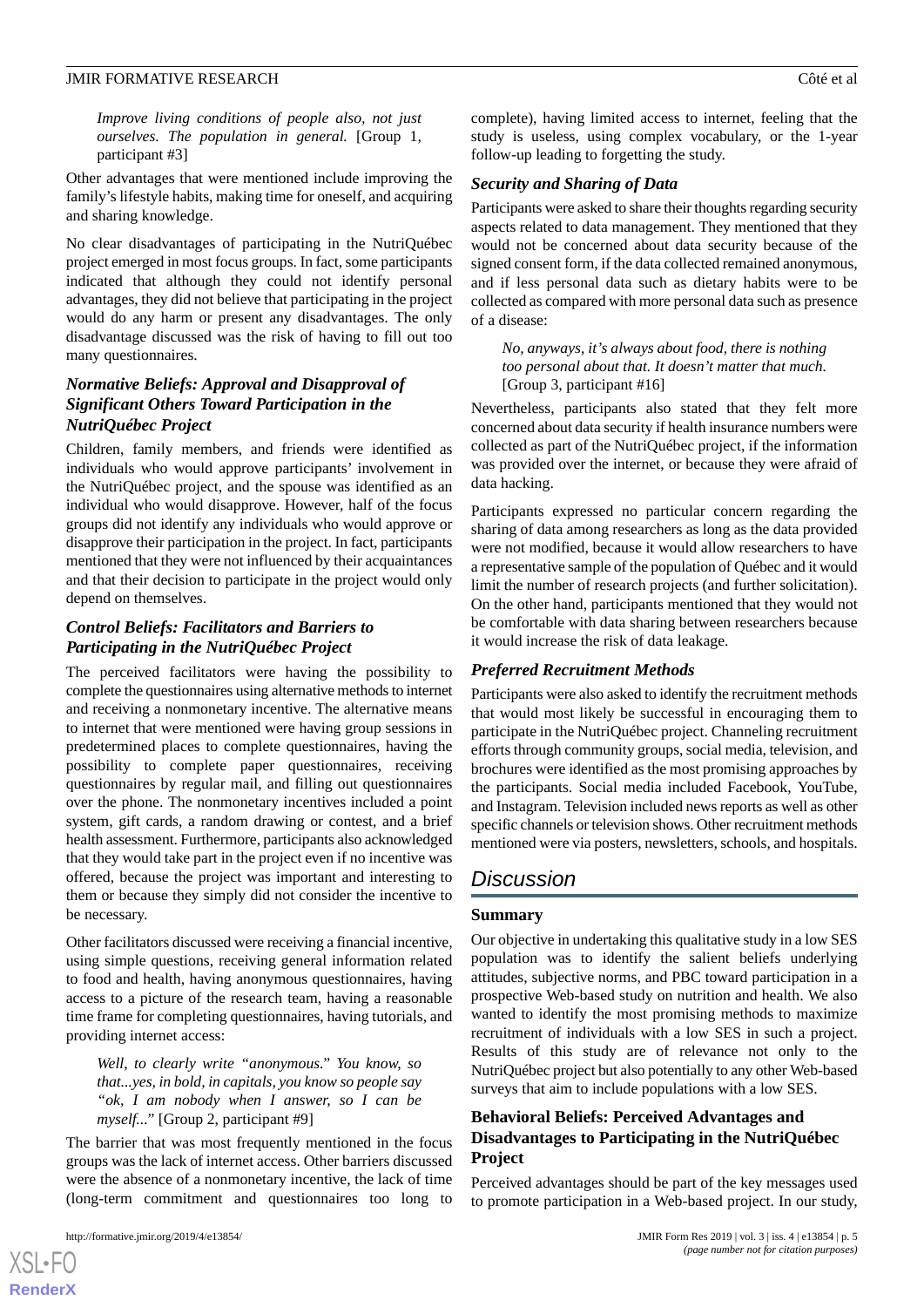contributing to improving collective health, supporting research efforts, receiving a brief health assessment, acquiring and sharing knowledge, improving one's and the family's lifestyle habits, and making time for oneself have been identified by these focus groups as key advantages to participating in the NutriQuébec project. However, addressing these advantages is challenging in prospective studies on diet and health such as NutriQuébec because of the risk of interference with the normal trajectory of a cohort. Thus, the means chosen to promote participation in the Web-based project must not encourage nor promote any drastic changes in lifestyle. Yet, data have shown that providing information related to healthy lifestyle habits or a brief health assessment has only trivial long-term impact on a person's behavior [[15\]](#page-7-14).

# **Normative Beliefs: Approval and Disapproval of Significant Others Toward Participation in the NutriQuébec Project**

The majority of focus groups were unable to identify persons who would approve or disapprove of their participation in the NutriQuébec project. In other words, participants felt that their decision to participate in the project would not be influenced by others. Therefore, acknowledging the subjective norms related to participation among individuals with a low SES in a prospective health study may not be necessary when choosing recruitment and retention methods.

## **Control Beliefs: Facilitators and Barriers to Participating in the NutriQuébec Project**

The lack of internet access was identified as an important barrier to taking part in the NutriQuébec project. This is not surprising, considering the fact that groups with a low SES show the lowest proportions of internet access in their household [\[16](#page-7-15)]. This is consistent with data from Whitaker et al, who have also identified internet access as a barrier to taking part in Web-based studies [\[17](#page-7-16)]. In the province of Québec, 90% of households have declared having access to internet, but there is still a gradient related to SES within the population [\[16](#page-7-15)]. Indeed, it was estimated that only 59% of low-income families living in the province of Québec had access to internet compared with 98% of moderate-income families [\[16](#page-7-15)]. All focus groups suggested the need to allow alternative means to the internet to facilitate participation in the NutriQuébec project, thus highlighting a significant challenge in the context of conducting Web-based epidemiological studies. Nevertheless, the majority of participants (78%) easily had access to the internet at home or elsewhere in their community through local libraries, for example. Although internet access may be perceived as a barrier to participation of individuals with a low SES in Web-based studies, its impact in the coming years will most likely diminish as the internet becomes more broadly available for all segments of the population.

Receiving incentives was mentioned in the focus groups as a facilitator for taking part in the Web-based NutriQuébec project. These data are consistent with results from a previous study indicating that offering an incentive, such as a financial compensation or a gift card, is an effective method for encouraging low-income persons to participate in a study [[18\]](#page-7-17). Hernando et al [\[19\]](#page-7-18) also reported that the majority of participants

would accept a monetary compensation, and this form of incentive was of greater interest among unemployed individuals. Even the use of a modest US \$10 monetary incentive was shown to increase the number of returned surveys in a longitudinal study [\[20](#page-7-19)]. However, this is not a consistent finding, as Edwards et al [\[21](#page-7-20)] have shown that there is no evidence demonstrating that monetary incentives encourage participation in Web-based surveys. It is noteworthy that the monetary incentive was provided via an electronic fund transfer (PayPal), which may have been less accessible for some participants compared with a cash incentive. Providing nonmonetary incentives such as Amazon gift cards, lottery participation, and early grade feedback increased the odds of participants completing Web-based surveys by two-fold [[21\]](#page-7-20). These data are consistent with data from our study in which focus groups expressed a stronger interest in receiving a nonmonetary incentive than a monetary incentive for participating in a lifestyle and health Web-based survey. Receiving a brief health assessment was also mentioned as a facilitator by the focus groups and, thus, is a good example of a promising nonmonetary incentive to facilitate participation in future Web-based studies.

The lack of time was identified as a barrier to possible participation in the NutriQuébec project. This was expressed in the context of the long-term commitment and the time required to complete all questionnaires, which is estimated to be 2 hours. Therefore, the idea of being considerably committed to the study may discourage participation and increase the likelihood of dropping out of the study. This is consistent with data from Hernando et al, who identified time commitment as a key barrier to participation in a longitudinal health study among vulnerable populations, more specifically among migrants [\[19](#page-7-18)]. This suggests that retention methods will need to be applied to favor long-term participation. A recent meta-analysis and systematic review on retention strategies in longitudinal cohort studies identified barrier reduction strategies as the most efficient predictor of improved retention [[22\]](#page-8-0). Similarly, Méjean et al reported that reduced participant burden (convenience, simplicity, and not feeling judged) in a Web-based longitudinal study could help reducing attrition [[23\]](#page-8-1). Strategically choosing effective retention strategies rather than increasing the number of strategies was also mentioned as a way to help increase retention rates [[22\]](#page-8-0).

All other facilitators and barriers have already been considered in the context of the NutriQuébec project and are applied when possible. For example, the NutriQuébec website uses simple sentences and avoids any complex vocabulary, it offers a thorough explanation of the participant's implication, and it introduces and describes the research team.

No participant spontaneously identified data security and data sharing among researchers as potential barriers to participating in a lifestyle and health Web-based survey. Concerns regarding security and data sharing were discussed only after the moderator of the focus groups specifically asked the participants their thoughts on these issues. Still, focus groups revealed no particular concern that suggests that only minimal information regarding data security and management needs to be provided to potential participants when undertaking a Web-based study on lifestyle and health.

[XSL](http://www.w3.org/Style/XSL)•FO **[RenderX](http://www.renderx.com/)**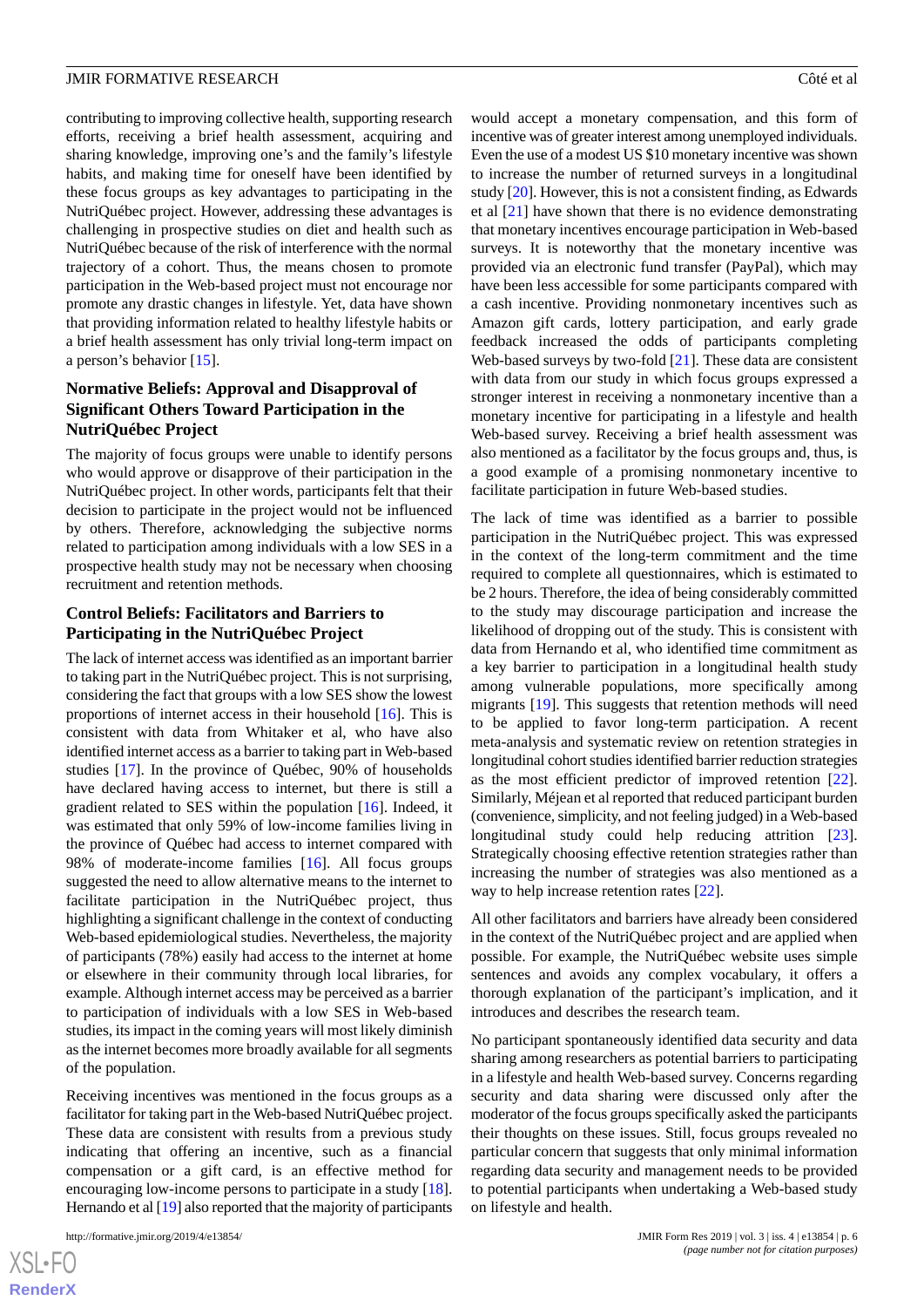#### **Preferred Recruitment Methods**

Social media such as Facebook, Instagram, YouTube, and other social media websites were identified in all focus groups as privileged recruitment channels among populations with a low SES. This is consistent with data from studies in other populations where the use of social media contributed to higher enrollment rates compared with other recruitment methods and was successful in recruiting hard-to-reach populations [[24\]](#page-8-2). Indeed, 44% of low-income individuals in Québec connect to social media websites [[5\]](#page-7-4). Using Facebook specifically has also been shown to maximize participation when recruiting hard-to-reach individuals [\[17](#page-7-16),[25,](#page-8-3)[26\]](#page-8-4). In fact, Facebook is not only the most used social media among Canadians but also the most used among low-income families [[5\]](#page-7-4). Studies have shown that using Facebook for recruitment is more cost-effective than traditional recruitment methods [[26](#page-8-4)[,27](#page-8-5)]. Nevertheless, data on the relative efficiency of social media to recruit hard-to-reach populations compared with more traditional recruitment methods remain limited and need further investigation [[24\]](#page-8-2).

Recruiting through community centers was identified as another method to reach out to the participants. This is consistent with data from non–Web-based studies that channeled recruitment through community centers to reach out to a vulnerable population. More specifically, advertising a study in community centers was more successful than advertising one in clinical facilities to recruit participants from an ethnic minority [\[28](#page-8-6)].

Television was mentioned as an efficient way to promote the study in the focus groups and, hence, recruitment and participation in the NutriQuébec project. This is consistent with a previous study in which the use of advertisement and promotion of a study on television reached the largest number of subjects and was an adequate recruitment method for unemployed individuals, low-income individuals, and individuals with only primary or secondary education compared with other channels [[29\]](#page-8-7).

The 28 participants of the focus groups included both men and women and were heterogeneous in terms of computer skills. However, only one participant was aged under 30 years. We do not know the extent to which similar facilitating factors and barriers associated with participating in a Web-based project such as NutriQuébec will be identified by younger individuals with a low SES population. The data from this focus group study also need to be replicated in surveys with larger samples of individuals who will be representative of low SES populations. Finally, although there was evidence of saturation in terms of information yielded from the focus groups, there is a possibility that other facilitators and barriers toward participation in a Web-based study on diet and health would have been discussed if we had included more groups and individuals.

# **Conclusions**

To our knowledge, this is the first study to document the beliefs and preferred recruitment methods of individuals with a low SES related to their intent to participate in a Web-based prospective study on lifestyle and health. This work is important because populations with a low SES, who are at greater risk of developing chronic diseases, are known to be underrepresented in health studies. Using the theory of planned behavior as a framework, we identified the lack of time, the absence of a nonmonetary incentive, and the lack of internet access as the main barriers. Receiving a brief health assessment (as a nonmonetary incentive) and having alternative means to internet for the completion of questionnaires were mentioned as the main facilitators. Preferred recruitment methods included social media, community centers, and television, and these methods should be considered when recruiting groups with a low SES. Although results from this study are specific to the NutriQuébec project, they are potentially relevant to other Web-based prospective studies aiming to recruit participants with a low SES. However, participants were recruited in the metropolitan area of Québec City and all spoke French. Additional studies in populations with a low SES from other sociocultural backgrounds may yield different results.

# **Acknowledgments**

Financial support for this study was provided by the Réseau de recherche en santé cardiométabolique, diabète et obésité. The authors express their gratitude to the study participants, without whom the study would not have been possible.

# **Authors' Contributions**

<span id="page-6-0"></span>MC wrote a first draft of this paper. SD, SL, AB-G, and BL designed the study and obtained the funding. AL and CL coordinated the study. AL contributed to the transcriptions and content analysis of the focus groups with MC. All authors have reviewed and accepted the final manuscript.

# **Conflicts of Interest**

None declared.

# **Multimedia Appendix 1**

Interview guide. [[DOCX File, 23 KB-Multimedia Appendix 1](https://jmir.org/api/download?alt_name=formative_v3i4e13854_app1.docx&filename=12c9e35fa51381b789d7f7b4d4bb9d5a.docx)]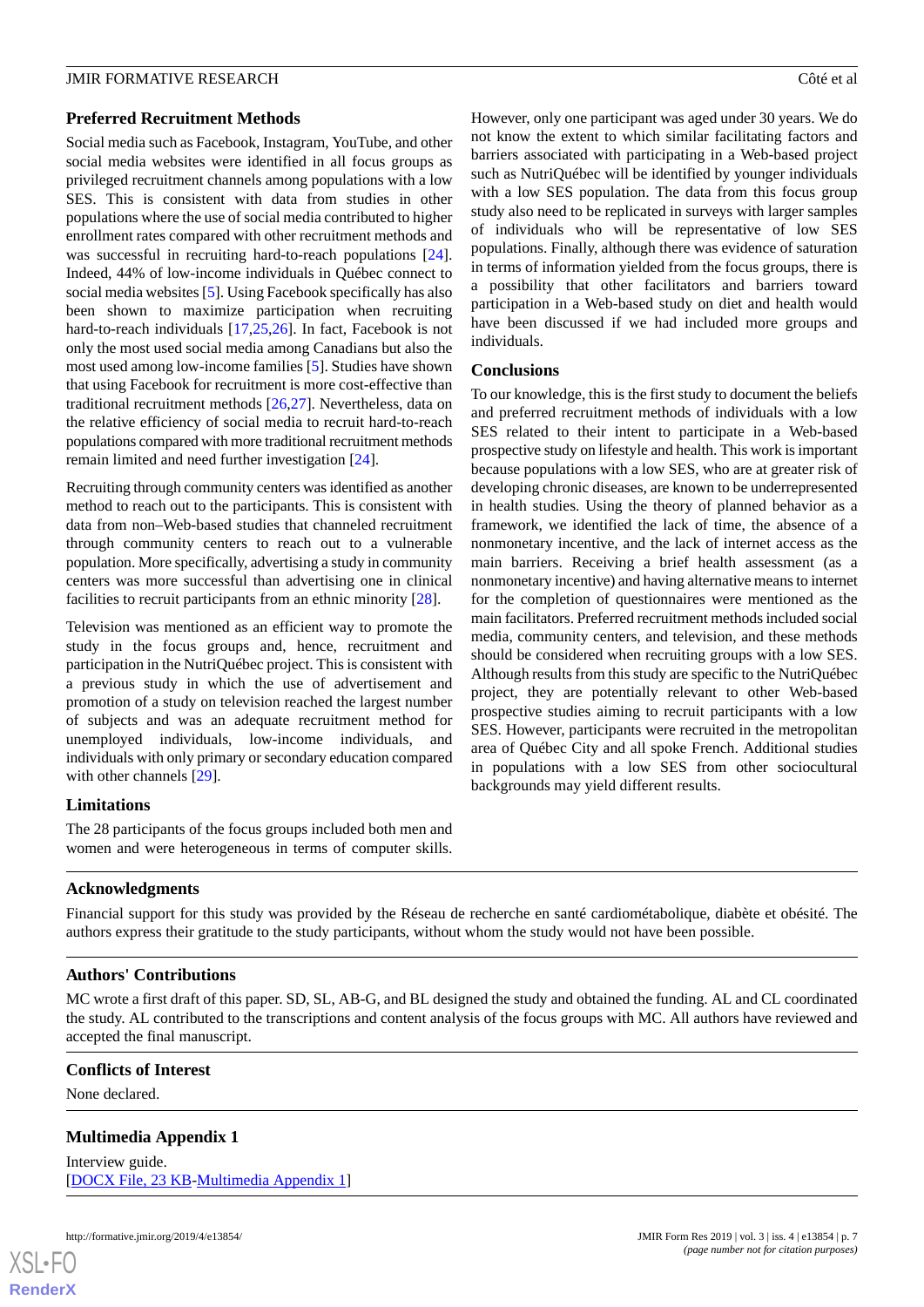# **References**

- <span id="page-7-0"></span>1. Katikireddi SV, Whitley E, Lewsey J, Gray L, Leyland AH. Socioeconomic status as an effect modifier of alcohol consumption and harm: analysis of linked cohort data. Lancet Public Health 2017 Jun;2(6):e267-e276 [[FREE Full text](https://linkinghub.elsevier.com/retrieve/pii/S2468-2667(17)30078-6)] [doi: [10.1016/S2468-2667\(17\)30078-6](http://dx.doi.org/10.1016/S2468-2667(17)30078-6)] [Medline: [28626829\]](http://www.ncbi.nlm.nih.gov/entrez/query.fcgi?cmd=Retrieve&db=PubMed&list_uids=28626829&dopt=Abstract)
- <span id="page-7-2"></span>2. Department of Health and Social Services Publications. Plan d'action interministériel 2017-2020 : politique gouvernementale de prévention en santé : un projet d'envergure pour améliorer la santé et la qualité de vie de la population 2018 URL: [http:/](http://publications.msss.gouv.qc.ca/msss/fichiers/2017/17-297-02W.pdf) [/publications.msss.gouv.qc.ca/msss/fichiers/2017/17-297-02W.pdf](http://publications.msss.gouv.qc.ca/msss/fichiers/2017/17-297-02W.pdf) [accessed 2019-10-09] [\[WebCite Cache ID 76HXZ8Duq](http://www.webcitation.org/

                                76HXZ8Duq)]
- <span id="page-7-3"></span><span id="page-7-1"></span>3. Martinez SA, Beebe LA, Thompson DM, Wagener TL, Terrell DR, Campbell JE. A structural equation modeling approach to understanding pathways that connect socioeconomic status and smoking. PLoS One 2018;13(2):e0192451 [[FREE Full](http://dx.plos.org/10.1371/journal.pone.0192451) [text](http://dx.plos.org/10.1371/journal.pone.0192451)] [doi: [10.1371/journal.pone.0192451\]](http://dx.doi.org/10.1371/journal.pone.0192451) [Medline: [29408939](http://www.ncbi.nlm.nih.gov/entrez/query.fcgi?cmd=Retrieve&db=PubMed&list_uids=29408939&dopt=Abstract)]
- <span id="page-7-4"></span>4. Rolnitsky A, Kirtsman M, Goldberg HR, Dunn M, Bell CM. The representation of vulnerable populations in quality improvement studies. Int J Qual Health Care 2018 May 1;30(4):244-249. [doi: [10.1093/intqhc/mzy016](http://dx.doi.org/10.1093/intqhc/mzy016)] [Medline: [29447405\]](http://www.ncbi.nlm.nih.gov/entrez/query.fcgi?cmd=Retrieve&db=PubMed&list_uids=29447405&dopt=Abstract)
- <span id="page-7-5"></span>5. Bourget C, Badraoui G. Cefrio. Médias sociaux et économie de partage en ligne au Québec 2016 URL: [https://cefrio.qc.ca/](https://cefrio.qc.ca/media/1228/netendances_2016-medias-sociaux-et-economie-de-partage-en-ligne-au-quebec.pdf) [media/1228/netendances\\_2016-medias-sociaux-et-economie-de-partage-en-ligne-au-quebec.pdf](https://cefrio.qc.ca/media/1228/netendances_2016-medias-sociaux-et-economie-de-partage-en-ligne-au-quebec.pdf) [accessed 2019-10-09] [[WebCite Cache ID 76HU9Uz7I](http://www.webcitation.org/

                                76HU9Uz7I)]
- <span id="page-7-6"></span>6. Toledano MB, Smith RB, Brook JP, Douglass M, Elliott P. How to Establish and Follow up a Large Prospective Cohort Study in the 21st Century--Lessons from UK COSMOS. PLoS One 2015;10(7):e0131521 [[FREE Full text\]](http://dx.plos.org/10.1371/journal.pone.0131521) [doi: [10.1371/journal.pone.0131521\]](http://dx.doi.org/10.1371/journal.pone.0131521) [Medline: [26147611](http://www.ncbi.nlm.nih.gov/entrez/query.fcgi?cmd=Retrieve&db=PubMed&list_uids=26147611&dopt=Abstract)]
- <span id="page-7-7"></span>7. Smith B, Smith TC, Gray GC, Ryan MA, Millennium Cohort Study Team. When epidemiology meets the internet: web-based surveys in the Millennium Cohort Study. Am J Epidemiol 2007 Dec 1;166(11):1345-1354. [doi: [10.1093/aje/kwm212\]](http://dx.doi.org/10.1093/aje/kwm212) [Medline: [17728269](http://www.ncbi.nlm.nih.gov/entrez/query.fcgi?cmd=Retrieve&db=PubMed&list_uids=17728269&dopt=Abstract)]
- <span id="page-7-9"></span>8. Nagler RH, Ramanadhan S, Minsky S, Viswanath K. Recruitment and retention for community-based eHealth interventions with populations of low socioeconomic position: strategies and challenges. J Commun 2013 Feb 1;63(1):201-220 [[FREE](http://europepmc.org/abstract/MED/23439871) [Full text\]](http://europepmc.org/abstract/MED/23439871) [doi: [10.1111/jcom.12008\]](http://dx.doi.org/10.1111/jcom.12008) [Medline: [23439871\]](http://www.ncbi.nlm.nih.gov/entrez/query.fcgi?cmd=Retrieve&db=PubMed&list_uids=23439871&dopt=Abstract)
- <span id="page-7-8"></span>9. Ejiogu N, Norbeck JH, Mason MA, Cromwell BC, Zonderman AB, Evans MK. Recruitment and retention strategies for minority or poor clinical research participants: lessons from the Healthy Aging in Neighborhoods of Diversity across the Life Span study. Gerontologist 2011 Jun;51(Suppl 1):S33-S45 [\[FREE Full text\]](http://europepmc.org/abstract/MED/21565817) [doi: [10.1093/geront/gnr027](http://dx.doi.org/10.1093/geront/gnr027)] [Medline: [21565817](http://www.ncbi.nlm.nih.gov/entrez/query.fcgi?cmd=Retrieve&db=PubMed&list_uids=21565817&dopt=Abstract)]
- <span id="page-7-10"></span>10. Ellard-Gray A, Jeffrey NK, Choubak M, Crann SE. Finding the hidden participant. Int J Qual Methods 2015;14(5):160940691562142. [doi: [10.1177/1609406915621420](http://dx.doi.org/10.1177/1609406915621420)]
- <span id="page-7-12"></span><span id="page-7-11"></span>11. Bonevski B, Randell M, Paul C, Chapman K, Twyman L, Bryant J, et al. Reaching the hard-to-reach: a systematic review of strategies for improving health and medical research with socially disadvantaged groups. BMC Med Res Methodol 2014 Mar 25;14:42 [\[FREE Full text\]](https://bmcmedresmethodol.biomedcentral.com/articles/10.1186/1471-2288-14-42) [doi: [10.1186/1471-2288-14-42\]](http://dx.doi.org/10.1186/1471-2288-14-42) [Medline: [24669751\]](http://www.ncbi.nlm.nih.gov/entrez/query.fcgi?cmd=Retrieve&db=PubMed&list_uids=24669751&dopt=Abstract)
- <span id="page-7-13"></span>12. Ajzen I. The theory of planned behavior. Organ Behav Hum Decis Process 1991 Dec;50(2):179-211. [doi: [10.1016/0749-5978\(91\)90020-T](http://dx.doi.org/10.1016/0749-5978(91)90020-T)]
- <span id="page-7-14"></span>13. Elo S, Kyngäs H. The qualitative content analysis process. J Adv Nurs 2008 Apr;62(1):107-115. [doi: [10.1111/j.1365-2648.2007.04569.x\]](http://dx.doi.org/10.1111/j.1365-2648.2007.04569.x) [Medline: [18352969\]](http://www.ncbi.nlm.nih.gov/entrez/query.fcgi?cmd=Retrieve&db=PubMed&list_uids=18352969&dopt=Abstract)
- <span id="page-7-15"></span>14. Saunders B, Sim J, Kingstone T, Baker S, Waterfield J, Bartlam B, et al. Saturation in qualitative research: exploring its conceptualization and operationalization. Qual Quant 2018;52(4):1893-1907 [[FREE Full text](http://europepmc.org/abstract/MED/29937585)] [doi: [10.1007/s11135-017-0574-8\]](http://dx.doi.org/10.1007/s11135-017-0574-8) [Medline: [29937585](http://www.ncbi.nlm.nih.gov/entrez/query.fcgi?cmd=Retrieve&db=PubMed&list_uids=29937585&dopt=Abstract)]
- <span id="page-7-17"></span><span id="page-7-16"></span>15. Kelly MP, Barker M. Why is changing health-related behaviour so difficult? Public Health 2016 Jul;136:109-116 [\[FREE](https://linkinghub.elsevier.com/retrieve/pii/S0033-3506(16)30017-8) [Full text\]](https://linkinghub.elsevier.com/retrieve/pii/S0033-3506(16)30017-8) [doi: [10.1016/j.puhe.2016.03.030\]](http://dx.doi.org/10.1016/j.puhe.2016.03.030) [Medline: [27184821\]](http://www.ncbi.nlm.nih.gov/entrez/query.fcgi?cmd=Retrieve&db=PubMed&list_uids=27184821&dopt=Abstract)
- 16. Bourget C. Cefrio. 2017. Portrait numérique des foyers québécois URL: [https://cefrio.qc.ca/fr/enquetes-et-donnees/](https://cefrio.qc.ca/fr/enquetes-et-donnees/netendances2017-portrait-numerique-foyers-quebecois/) [netendances2017-portrait-numerique-foyers-quebecois/](https://cefrio.qc.ca/fr/enquetes-et-donnees/netendances2017-portrait-numerique-foyers-quebecois/) [accessed 2019-10-09] [[WebCite Cache ID 76HUcPI6k](http://www.webcitation.org/

                                76HUcPI6k)]
- <span id="page-7-18"></span>17. Whitaker C, Stevelink S, Fear N. The use of Facebook in recruiting participants for health research purposes: a systematic review. J Med Internet Res 2017 Aug 28;19(8):e290 [[FREE Full text](https://www.jmir.org/2017/8/e290/)] [doi: [10.2196/jmir.7071](http://dx.doi.org/10.2196/jmir.7071)] [Medline: [28851679\]](http://www.ncbi.nlm.nih.gov/entrez/query.fcgi?cmd=Retrieve&db=PubMed&list_uids=28851679&dopt=Abstract)
- <span id="page-7-19"></span>18. Nicholson LM, Schwirian PM, Groner JA. Recruitment and retention strategies in clinical studies with low-income and minority populations: Progress from 2004-2014. Contemp Clin Trials 2015 Nov;45(Pt A):34-40. [doi: [10.1016/j.cct.2015.07.008](http://dx.doi.org/10.1016/j.cct.2015.07.008)] [Medline: [26188163](http://www.ncbi.nlm.nih.gov/entrez/query.fcgi?cmd=Retrieve&db=PubMed&list_uids=26188163&dopt=Abstract)]
- <span id="page-7-20"></span>19. Hernando C, Sabidó M, Casabona J. Facilitators and barriers of participation in a longitudinal research on migrant families in Badalona (Spain): A qualitative approach. Health Soc Care Community 2018 Jan;26(1):e64-e74. [doi: [10.1111/hsc.12478](http://dx.doi.org/10.1111/hsc.12478)] [Medline: [28737003](http://www.ncbi.nlm.nih.gov/entrez/query.fcgi?cmd=Retrieve&db=PubMed&list_uids=28737003&dopt=Abstract)]
- 20. Yu S, Alper HE, Nguyen A, Brackbill RM, Turner L, Walker DJ, et al. The effectiveness of a monetary incentive offer on survey response rates and response completeness in a longitudinal study. BMC Med Res Methodol 2017 Apr 26;17(1):77 [[FREE Full text](https://bmcmedresmethodol.biomedcentral.com/articles/10.1186/s12874-017-0353-1)] [doi: [10.1186/s12874-017-0353-1\]](http://dx.doi.org/10.1186/s12874-017-0353-1) [Medline: [28446131](http://www.ncbi.nlm.nih.gov/entrez/query.fcgi?cmd=Retrieve&db=PubMed&list_uids=28446131&dopt=Abstract)]
- 21. Edwards PJ, Roberts I, Clarke MJ, Diguiseppi C, Wentz R, Kwan I, et al. Methods to increase response to postal and electronic questionnaires. Cochrane Database Syst Rev 2009 Jul 8(3):MR000008. [doi: [10.1002/14651858.MR000008.pub4\]](http://dx.doi.org/10.1002/14651858.MR000008.pub4) [Medline: [19588449](http://www.ncbi.nlm.nih.gov/entrez/query.fcgi?cmd=Retrieve&db=PubMed&list_uids=19588449&dopt=Abstract)]

[XSL](http://www.w3.org/Style/XSL)•FO **[RenderX](http://www.renderx.com/)**